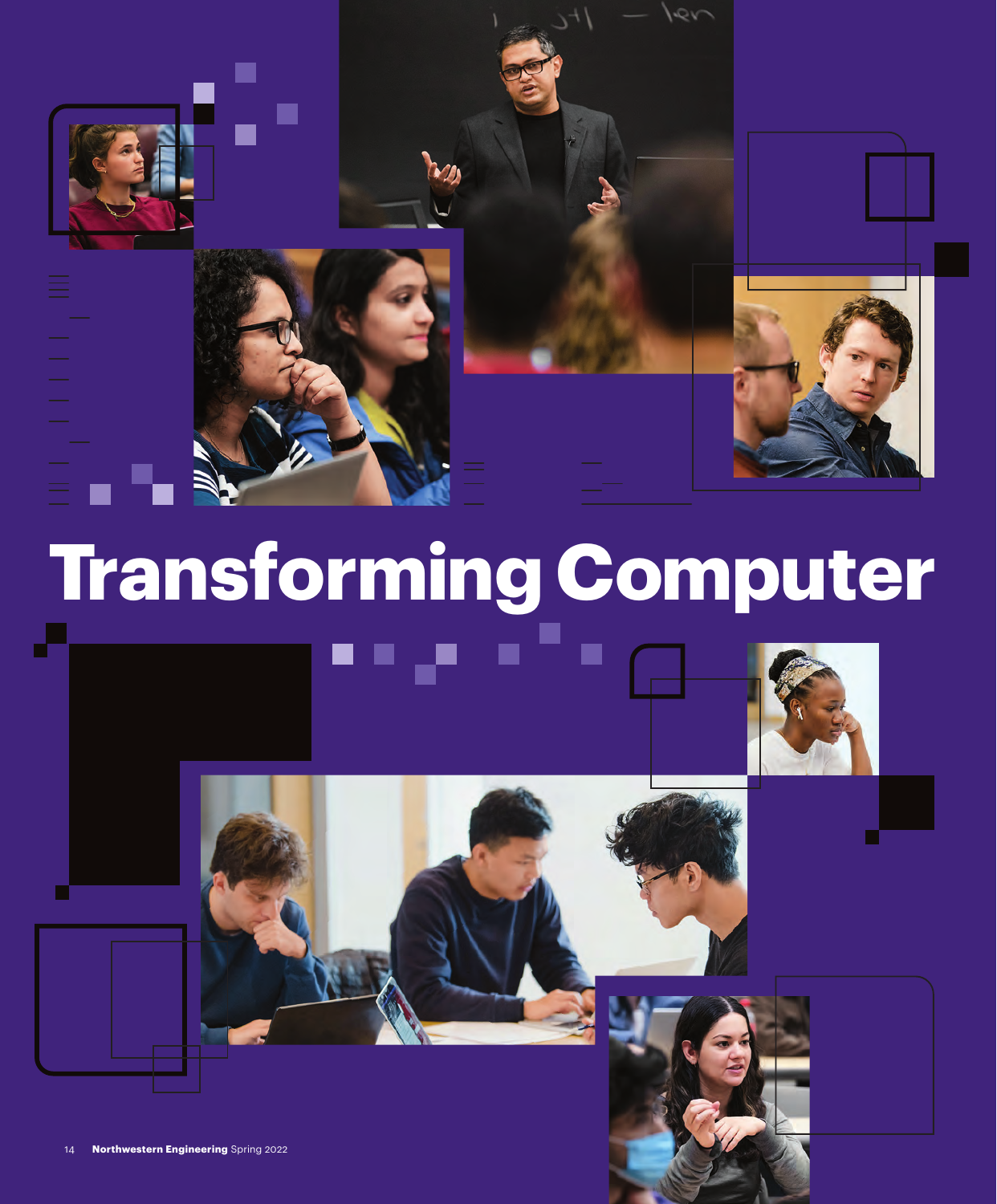



**Capitalizing on the rapid growth of computer science, Northwestern CS teaching faculty are reimagining curricula while strengthening the department's inclusive community.**

# **Science Education**



**In the interconnected world of big data, it's no secret the field of computer science is booming.**

At Northwestern, the number of computer science majors has grown more than 600 percent since 2011, making CS the third most popular major at the University.

But basic computer science knowledge is also becoming more essential to fields outside of tech. Currently, more than 50 percent of all Northwestern undergraduates take a computer science class before they graduate—a threefold increase since 2010.

"Computer science education is more and more important," says Huiling Hu, assistant professor of instruction at Northwestern Engineering. "Many areas and jobs now require basic skills in computational thinking, including writing programs, processing and understanding data, conducting efficient simulations, and making intensive calculations."

Over the past several years, the Department of Computer Science has responded to this growth by adding faculty and staff and by taking strides to develop new courses based on emerging ideas and student demand, all while fostering a broad community.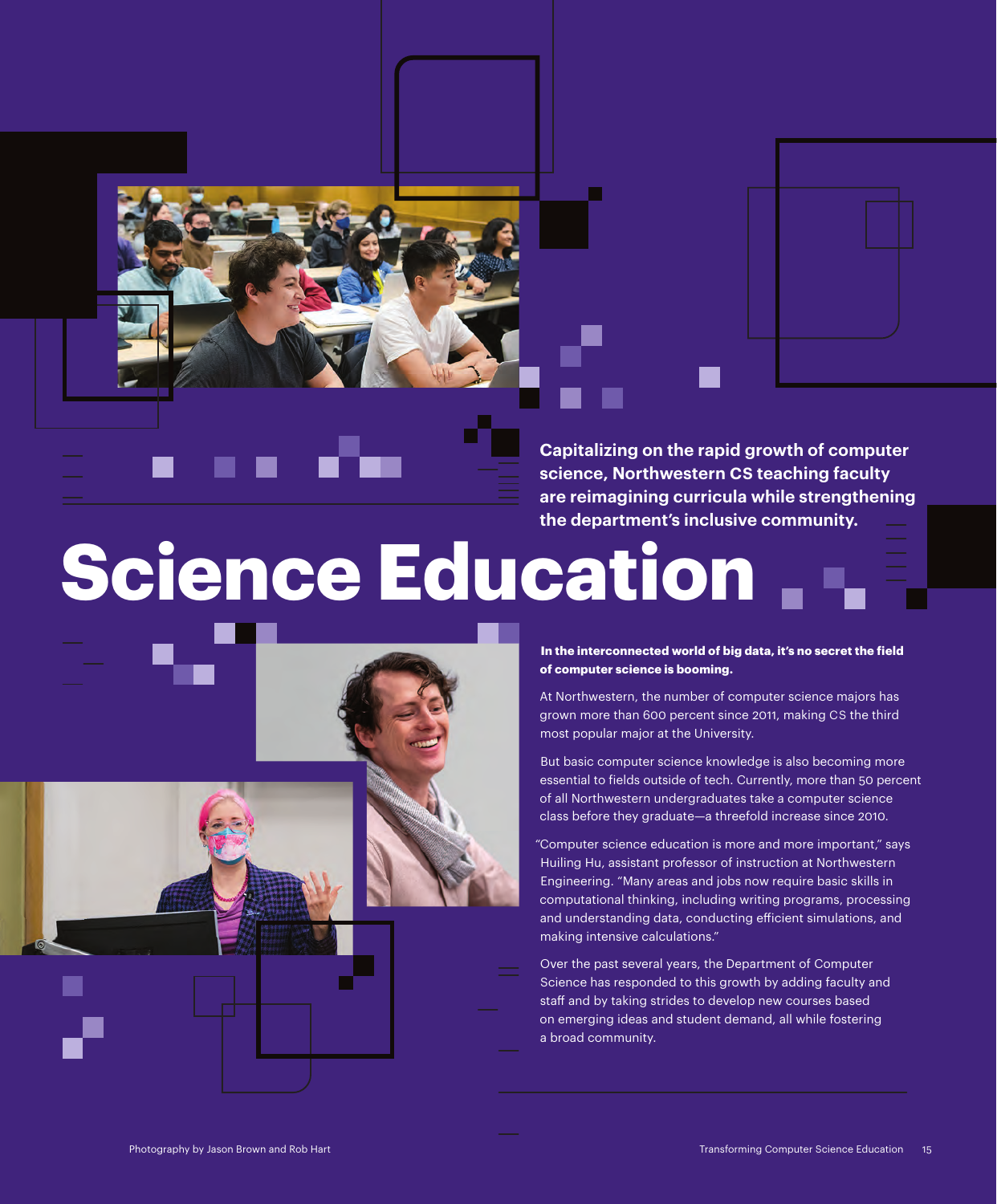

"As we look at growth in undergraduate enrollment, the most important thing for us is to continue our focus on community, to continue to make this a place where people feel support and belonging."

#### **SARA OWSLEY SOOD**

Chookaszian Family Teaching Professor and Associate Chair for Undergraduate Education

"Our ongoing challenge is determining the best way to cater to students with different life goals and different interests in what they want out of a CS degree," says Samir Khuller, the inaugural Peter and Adrienne Barris Chair of Computer Science. "One CS student plans to get a PhD and research compilers and computer architecture. Another has a plan to work as a consultant on Wall Street. The goals of those two students and what training they need are different."

Meeting the needs of students with divergent goals results in a more inclusive environment, one that meets students where they are and works to create cohesiveness within a seemingly disparate student population.

 "As we look at growth in undergraduate enrollment, the most important thing for us is to continue our focus on community, to continue to make this a place where people feel support and belonging," says Sara Owsley Sood, Chookaszian Family Teaching Professor and associate chair for undergraduate education.

## **Leveling the playing field**

The first stop for many students is enrolling in the Northwestern CS introductory course sequence. Historically, the mandatory sequence began with Fundamentals of Computer Programming I (CS 111) followed directly by Fundamentals of Computer Programming II (CS 211).

In the past few years, however, faculty have found that students who had already learned to program in high school had a big advantage in this sequence. In fall 2020, Sood launched Fundamentals of Computer Programming 1.5 to serve as a bridge between the first two courses.

"We found that the gap between 111 and 211 was a difficult leap for people who had not programmed before," Sood says, "and that really hurt us in terms of serving students who didn't program in high school. This new course helps the transition for students starting CS studies their first year of college."

The department also recognized that non-CS majors might need a different entry point altogether. Sarah Van Wart, assistant professor of instruction, revamped Intro to Computer Programming as a beginning course for non-majors with no prior programming knowledge.

"The difference between the CS majors and non-majors is a history of technical experience with code," Van Wart says. "Some students have been programming since elementary or middle school, some are just starting. Some students have a humanities and social science focus, some are STEM all the way. It's very hard to pin down the typical student, and that's great."

The course uses familiar applications like art and music to engage students in the creative problem-solving, such as producing animation, that programming can support. It also emphasizes the idea of computational thinking, the process of formulating and solving problems by breaking them down into simple steps.

"Non-major students usually have not yet established a computational way of thinking," Hu says. "I find it essential to reinforce computational thinking in non-major classes. I also spend more time ensuring that students can get their questions answered quickly."

Other non-majors, including journalism and music students, regularly enroll in the Tools and Technology of the World Wide Web course Van Wart launched as an introduction to both computer programming and basic information design. Students practice building interfaces and work on projects relevant to their interests, including portfolios, interactive photo galleries, and infographics.

 "Aside from offering the introductory classes to help students bring up their experience level, I think one of the best things we can do at the instructor level for the CS major classes is acknowledge that everyone comes from different backgrounds, everyone has a skill set they are bringing to the table, and everyone proceeds at a different pace," says Sruti Bhagavatula, assistant professor of instruction. "We're here to work with the students and figure out how to ensure everyone is learning effectively, and to give them the resources they need to continue."



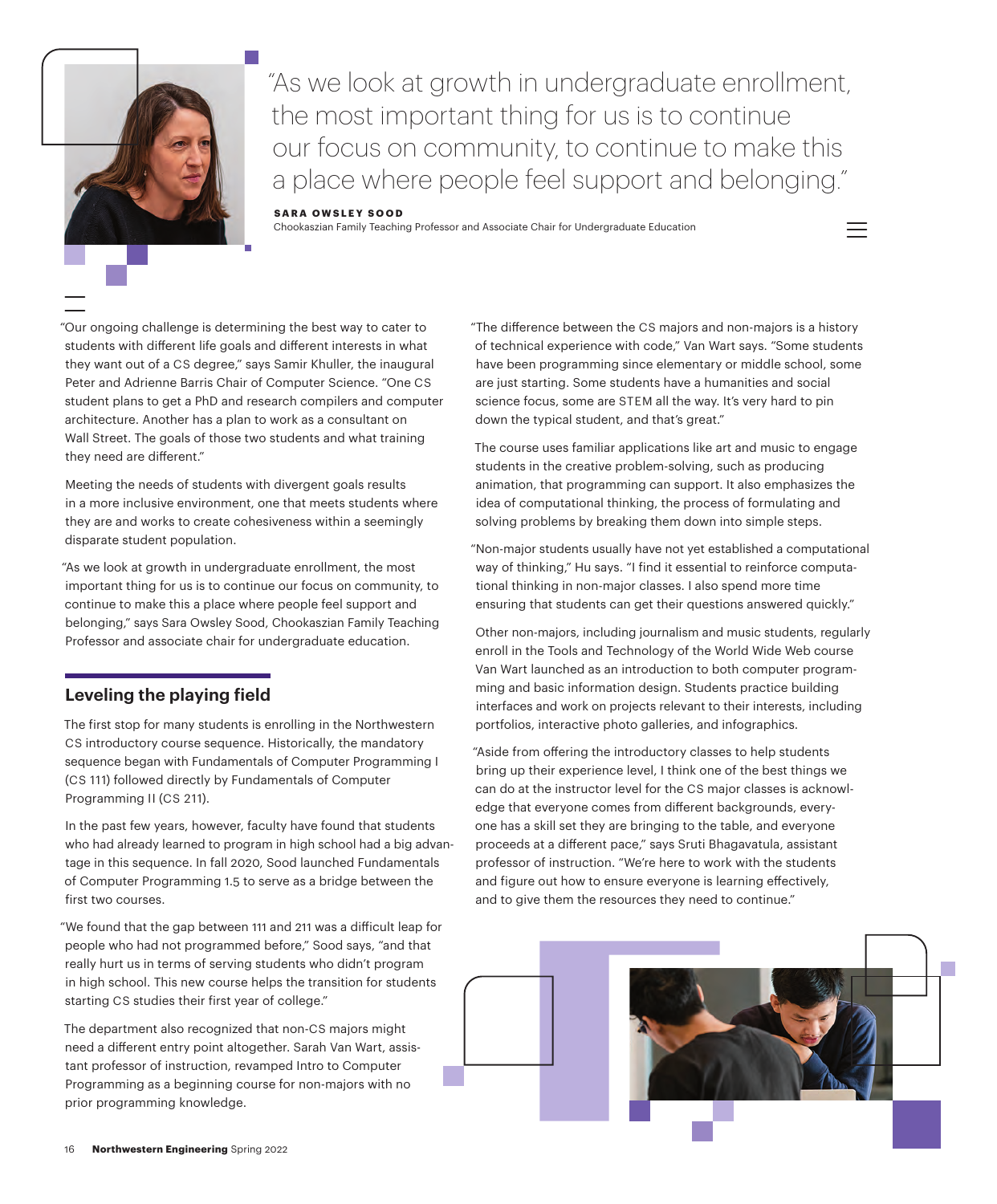

postdoctoral fellow (assistant professor of instruction in September 2022); Sara Owsley Sood, Chookaszian Family Teaching Professor of Computer Science; Katherine Compton, assistant professor of instruction; Mohammed Alam, assistant professor of instruction; Connor Bain, assistant professor of instruction

of instruction; Sarah Van Wart, assistant professor of instruction; Vincent St-Amour, assistant professor of instruction; Branden Ghena, assistant professor of instruction; Sruti Bhagavatula, assistant professor of instruction; Shravas Rao, teaching postdoctoral fellow

## **Interdisciplinary Course Offerings**

Northwestern CS faculty have introduced several new courses in recent years to promote collaborations with other Northwestern schools and offer hands-on opportunities to explore the field's expanding reach. These include:

### **Communicating Computer Science**

Designed by Connor Bain, the course explores the cultural, practical, and policy-related roles of computer science communication throughout society. Students learn communications skills for building awareness of CS through public outreach, communicating research outcomes in both academic and non-academic settings, and informing policy makers of the cultural and legal significance of CS issues.

### **Generative Methods** Designed by

Katherine Compton as an exploration of the intersection of programming and art, this course exposes students to modern applications of creative coding. One collaboration with theater design students in the School of Communication led to the creation of virtual costumes that overlay graphic masks on video and track body and facial movements.

**Inclusive Making** Developed by Marcelo Worsley, the course explores making a form of computing that connects digital and physical technologies—as a practice that promotes broader participation in digital fabrication. Students from computer science, communication, learning sciences, and design study maker literature and technologies while working together to build their own tools to solve an accessibility problem in the maker space.

**Innovation Lab: Building Technologies for the Law** Multidisciplinary teams of Northwestern students, faculty, and professionals explore the innovation process in the legal profession—understanding stakeholders' needs, brainstorming ideas, and prototyping and testing them. Designed by Kristian Hammond and Daniel W. Linna Jr., the course facilitates team-based, cooperative lab experiences for students who want to create new tools, stories, story forms, and physical devices at the intersection of computer science and law.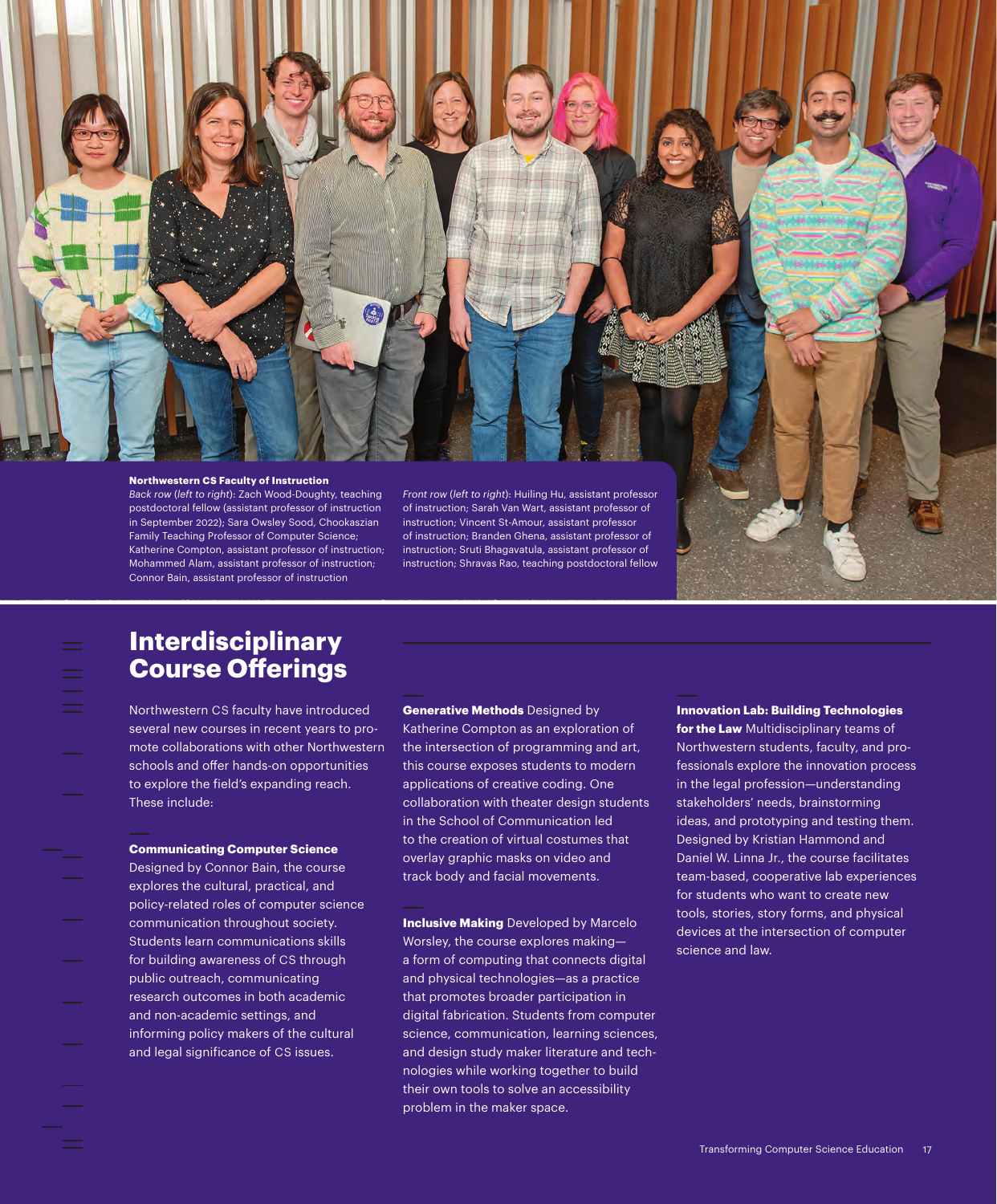

# **CS Student Groups**

Northwestern CS student groups foster community while offering leadership opportunities and personal growth across many areas of computer science. Some groups include:

**CodeID: Code for Inclusion and Diversity** Seeks to improve access to programming resources for all students.

**Code'n'Color** Supports Black, Indigenous, and other people of color who are doctoral students in computing and coding-related disciplines.

#### **Develop + Innovate for Social Change**

**(DISC)** Pairs teams of Northwestern students with local nonprofits to build websites and apps and participate in other tech projects.

**Entrepreneurship in Action (EPIC)**

Facilitates involvement in the startup ecosystem at Northwestern.

**Latin@CS** Attracts current and prospective students in computing fields who identify as Latin American, Latinx, and Hispanic.

**Responsible AI Student Organization (RAISO)** Examines the impact of technology on the world and the burden on developers, engineers, programmers, and others responsible for helping to ensure the safety of their technology.



### **Developing advanced interdisciplinary courses**

Upper-level courses have also shifted, thanks to an expanding faculty. In 2016, the University announced a growth initiative committed to adding 10 new faculty appointments in core computer science areas and 10 collaborative CS+X appointments jointly with units outside the McCormick School of Engineering. Since then, Northwestern CS has added 16 new tenure-track faculty members and plans to hire nine additional faculty in the coming years.

During this time, the department has also added 10 fully integrated teaching-track faculty, all of whom hold doctorate degrees, advise undergraduate research projects, and pursue their own research specialties. The bolstered breadth of research interests among the expanded faculty team combined with their energy and passion has led to a host of new advanced, interdisciplinary courses. A common theme among several new classes is an emphasis on the social implications of technology.

In response to a specific request for an ethics course, Van Wart joined forces with Sepehr Vakil, assistant professor of learning sciences at the Northwestern School of Education and Social Policy, to launch Computing, Ethics, and Society.

The interactive course examines computing through the lens of social theories. Students assess how computing technologies both benefit and harm lives individually, culturally, and politically and examine critically the values, ideologies, and contexts through which computing technologies emerge.

Composed primarily of undergraduate students majoring in computer science, learning sciences, sociology, or legal studies, the course also draws graduate students, including those in the Master of Science in Artificial Intelligence program.

"Students from different disciplines with different backgrounds and experiences bring valuable insights to class around how technology and society mutually shape one another," Van Wart says.